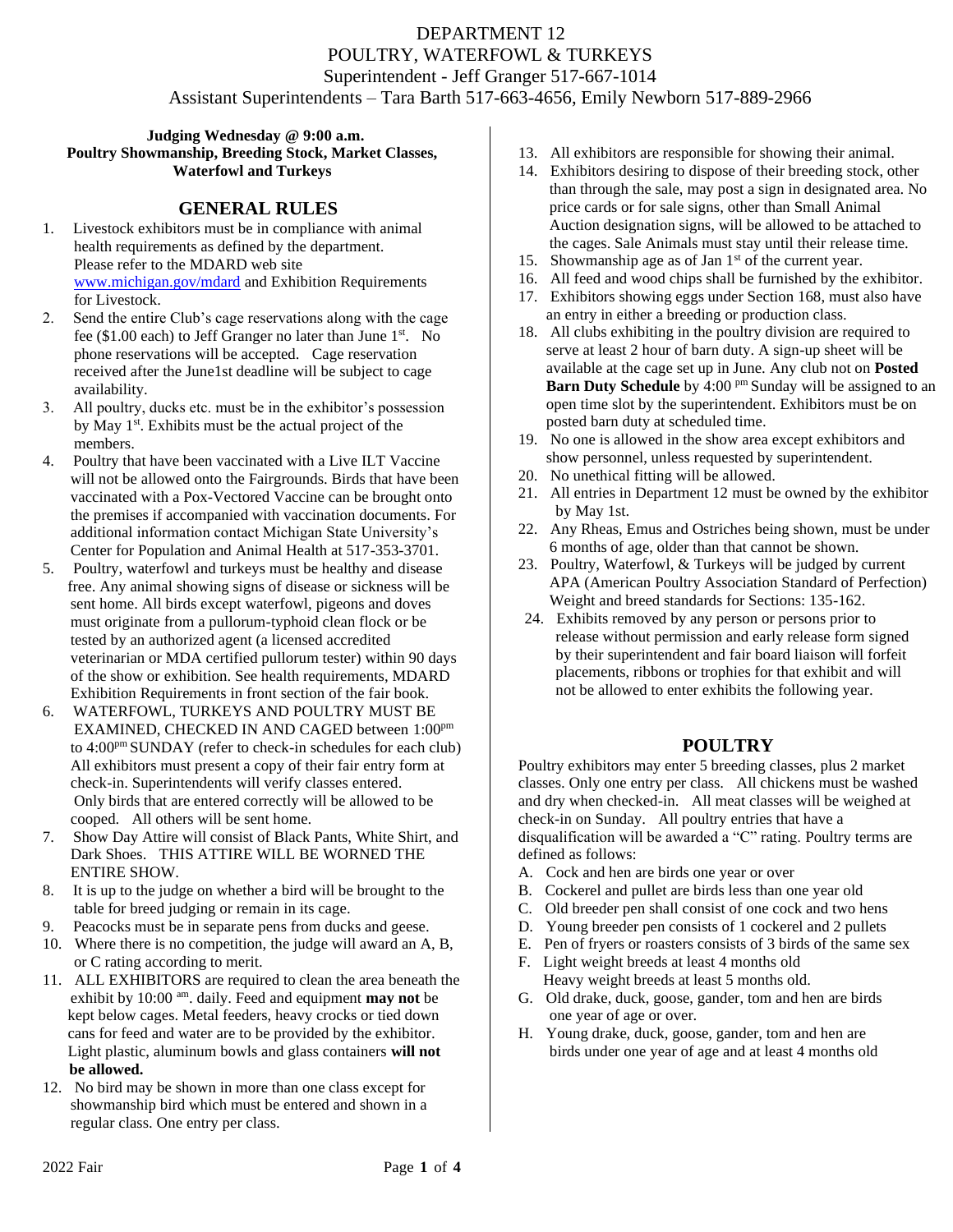# **WATERFOWL AND TURKEYS**

The term old duck, goose and turkey are birds one year of age or over. The term young duck, goose, and turkey are birds under a year of age and at least 4 months old. Meat pens consist of three birds. See specific section. Waterfowl must be caged.

# **LARGE FOWL**

#### **SECTION 135 - PLYMOUTH ROCK Ribbons**

Class

850. Cock

851. Hen

852. Cockerel

853. Pullet

854. Old Breeder Pen

855. Young Breeder Pen

## **SECTIONS 136-143**

Classes same as in Section 135

## **SECTION 136 - ALL OTHER AMERICAN CLASS**

 Dominiques, Wyandottes, Javas, Rhode Island Reds, Rhode Island Whites, Buckeyes, Chanteclers, Jersey Giants, Lamonas, New Hampshires, Hollands and Delawares.

## **SECTION 137 - ALL ASIATIC CLASS**

Cochins, Langshans and Brahmas

## **SECTION 138 - ALL ENGLISH CLASS**

 Dorkings, Redcaps, Cornish, Opingtons, Sussex and Australorps

## **SECTION 139 - ALL MEDITERRANEAN CLASS**

 Leghorns, Minorcas, Spanish, Andalusians, Anconas, Sicilian Buttercups and Catalanas

## **SECTION 140 - NON -BEARDED & BEARDED POLISH**

## **SECTION 141 - ALL OTHER CONTINENTAL CLASS**

 Hamburgs, Campines, Lakenvelders, Houdans, Crevecoeurs, La Fleche, Faverolles, Welsummers, Barnevelders and Marans

# **SECTION 142 - AMERAUCANAS**

## **SECTION 143 - ANY OTHER PUREBRED**

 Modern Game, Old English Games, Sumatras, Malays, Cubalayas, Phoenix, Yokohamas, Aseels, Shamos, Sultans, Frizzles, Naked Necks and Araucanas

## **SECTION 144 - SWEEPSTAKES**

```
Best of show from sections 135-143 Large Fowl
```
Class

- 856. Champion and Reserve Champion Male Bird
- 857. Champion and Reserve Champion Female Bird
- 858. Champion and Reserve Champion Breeder Pen

## **SECTION 145 - POULTRY PRODUCTION Ribbons**

Class

- 859. Pen of 3 laying pullets under 1 year
- 860. Pen of 3 laying hens over 1 year
- 861. Champion and Reserve Champion Production Pen

## **BANTAMS**

#### **SECTION 146 - GAME Ribbons**

- **Class** 862. Cock
- 863. Hen
- 864. Cockerel
- 865. Pullet
- 
- 866. Old Breeder Pen
- 867. Young Breeder Pen

**Sections 147 - 155**

Classes same as in Section 146

## **SECTION 147 - PLYMOUTH ROCK**

#### **SECTION 148**

## **ANY OTHER SINGLE COMB CLEANED LEGGED**

 Anconas, Andalusians, Australorps, Campines, Catalanas, Delawares, Dorkings, Dutch, Frizzles, Hollands, Japanese, Javas, Jersey Giants, Lakenvelders, Lamonas, Leghorns, Minorcas, Naked Necks, New Hampshires, Orpingtons, Phoenix, Rhode Island Reds, Spanish, Sussex, Sermas and Nankins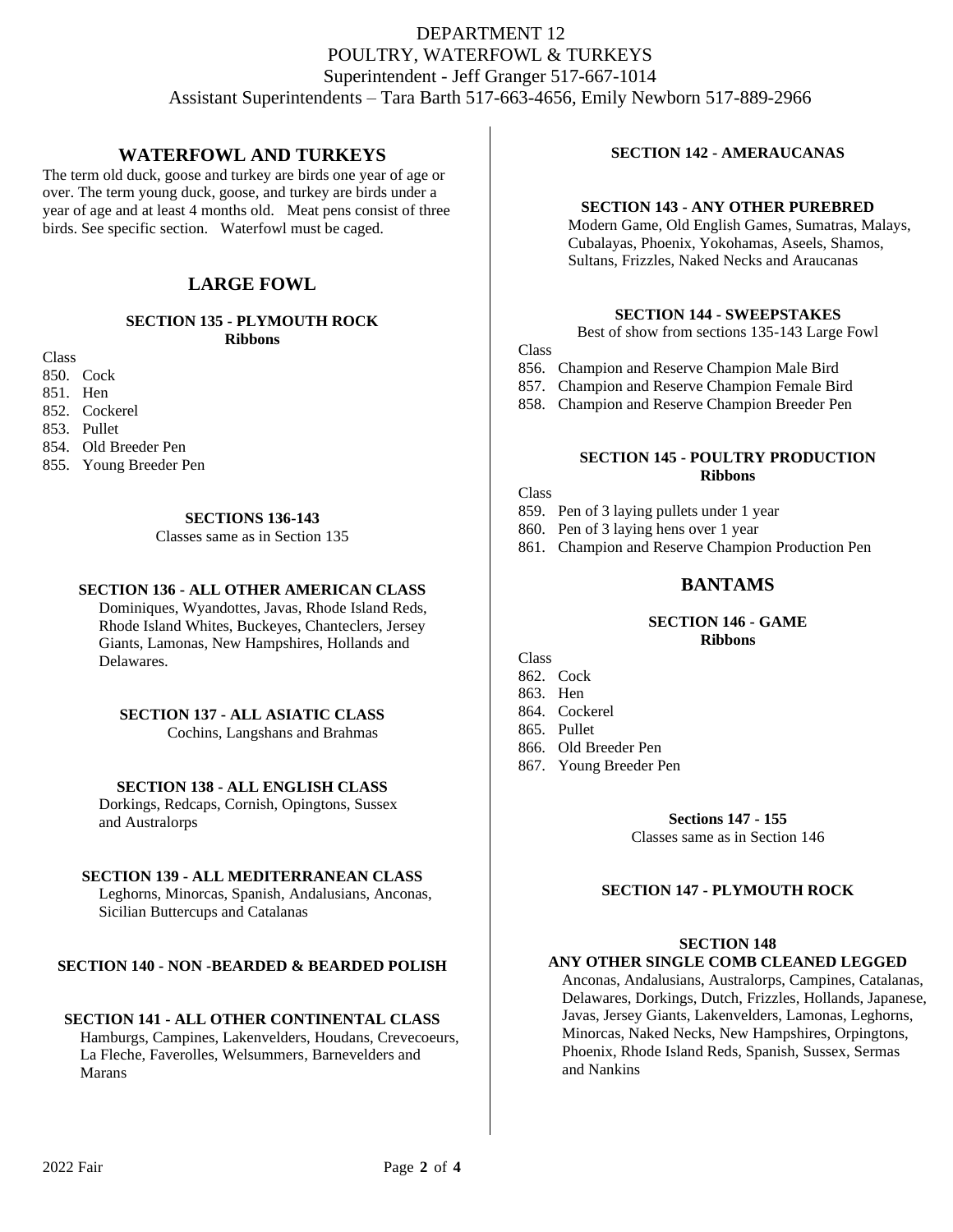## **SECTION 149 - SEBRIGHTS**

**SECTION 150 ANY OTHER ROSE COMB CLEANED LEGGED**

 Anconas, Antwerp Belgians d'Anvers, Dominiques, Dorkings, Hamburgs, Leghorns, Minorcas, Redcaps, Rhode Island Reds, Rhode Island Whites, Rosecombs, Wyandottes, Nankins

### **SECTION 151 - ANY OTHER COMB CLEAN LEGGED**

 Ameraucana, Araucana, Buckeye, Chanteclers, Cornish, Crevecoeurs, Cubalayas, Houdans, La Fleche, Malays, Polish, Shamos, Sicilian Buttercups, Sumatra's, Yokohamas, and Ko Shamo

### **SECTION 152 - COCHIN**

**SECTION 153 - SILKIES**

#### **SECTION 154 – BRAHMAS**

## **SECTION - 155 ANY OTHER BREED FEATHER LEGGED**

 Booted, Belgian Bearded d'Uccles, Faverolles, Frizzles, Langshans and Sultans

#### **SECTION 156 - SWEEPSTAKES**

Best of show from Bantams sections 146-155

#### **Class**

- 868. Champion and Champion Reserve Male Bantam
- 869. Champion and Reserve Champion Female Bantam
- 870. Champion and Reserve Champion Breeder Pen

# **FRYERS AND ROASTERS**

## **SECTION 157 - MARKET PENS Purebred type Breeds**

Class

- 871. Pen of fryers, 2-5 lbs. each (birds must be within one lb. of each other, under 12 weeks of age)
- 872. Pen of roasters, each 5 lbs. and over, under 6 months
- 873. Champion and Reserve Champion Flyers
- 874. Champion and Reserve Champion Roasters

### **SECTION 158 – MARKET PENS Commercial type Breeds**

**Class** 

- 875. Pen of fryers, 2-5 lbs. each (birds must be within 1 lb. of each other, under 12 weeks of age)
- 876. Pen of roasters, each 5 lbs. and over, under 6 months
- 877. Champion and Reserve Champion Flyers
- 878. Champion and Reserve Champion Roasters

## **WATERFOWL**

### **SECTION 159 - PUREBRED DUCKS**

| Bantam:       | Call, East Indie, Mallard                    |
|---------------|----------------------------------------------|
| Light Weight: | Runner, Campbell, Magpie & Welsh Harlequin   |
| Medium:       | Cayuga, Crested, Swedish & Buff              |
| Heavy:        | Pekin, Aylesbury, Rouen, Muscovy, Apple yard |
|               | & Saxony                                     |

#### Class

- 880. Old Drake Bantam and Light
- 881. Old Duck Bantam and Light
- 882. Young Drake Bantam and Light
- 883. Young Duck Bantam and Light
- 884. Old Drake Medium and Heavy
- 885. Old Duck Medium and Heavy
- 886. Young Drake Medium and Heavy
- 887. Young Duck Medium and Heavy
- 888. Duck Pair
- 889. Champion & Reserve Champion

#### **SECTION 160 - PUREBRED GEESE**

**Class** 

- 890. Old Gander
- 891. Goose
- 892. Young Gander
- 893. Young Goose
- 894. Pair
- 895. Champion & Reserve Champion